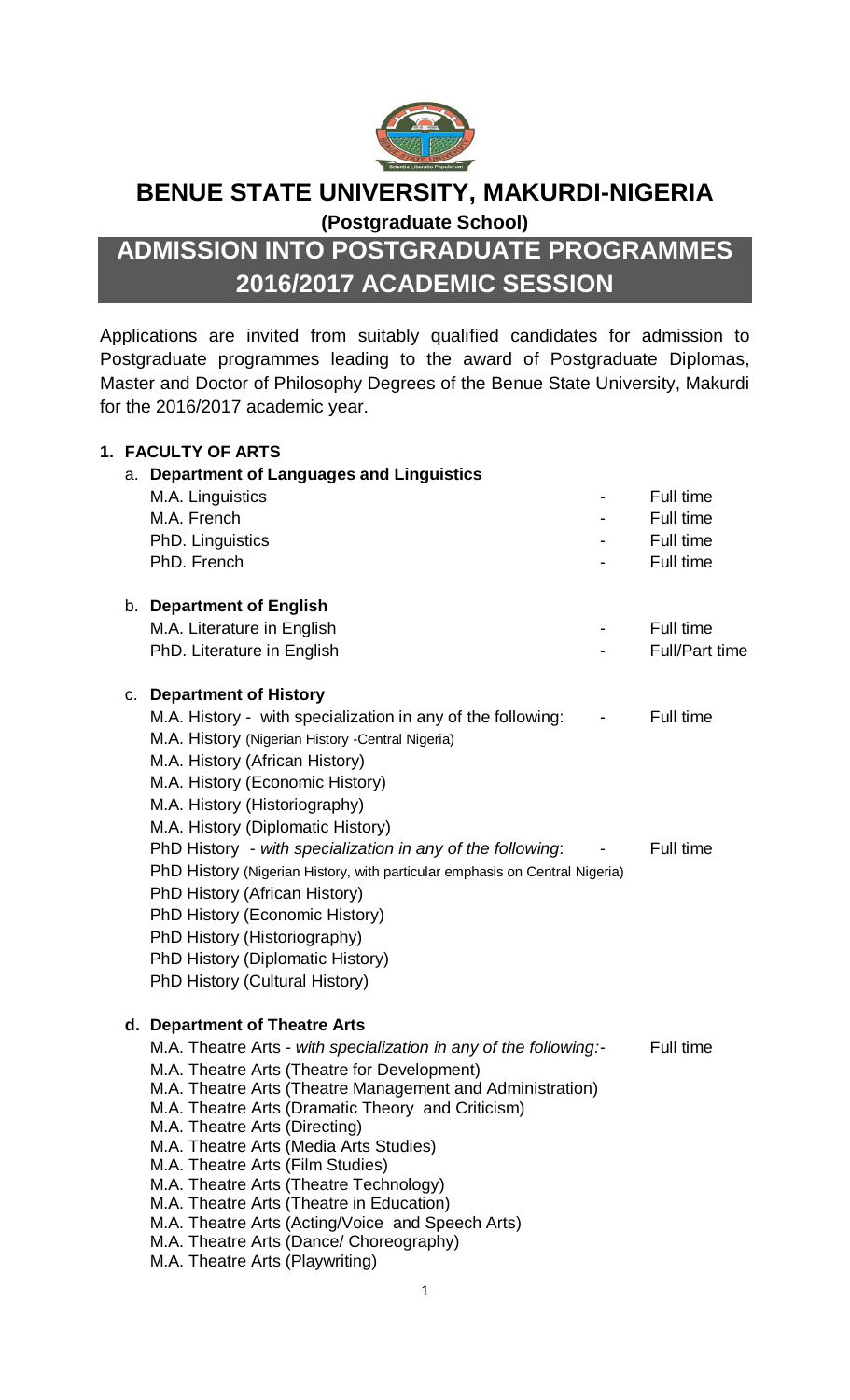|  | M.A. Theatre Arts (Theatre History)<br>M.A. Theatre Arts (Theatre and Cultural Administration)<br>M.A. Theatre Arts (Theatre Innovations)<br>M.A. Theatre Arts (Costumes/Make-up)<br>M.A. Theatre Arts (Sociology of Drama)<br>M.A. Theatre Arts (Media Arts Studies)<br>M.A. Theatre Arts (Music/Ethnomusicology)<br>M.A. Theatre Arts (Theatre Tourism)<br>PhD. Theatre arts | Full time |
|--|--------------------------------------------------------------------------------------------------------------------------------------------------------------------------------------------------------------------------------------------------------------------------------------------------------------------------------------------------------------------------------|-----------|
|  |                                                                                                                                                                                                                                                                                                                                                                                |           |
|  | e. Department of Religion and Philosophy                                                                                                                                                                                                                                                                                                                                       |           |
|  | M.A. Religious Studies - with specialization in any of the following: -                                                                                                                                                                                                                                                                                                        | Full time |
|  | M.A. Religious Studies (Old Testament)                                                                                                                                                                                                                                                                                                                                         |           |
|  | M.A. Religious Studies (New Testament)                                                                                                                                                                                                                                                                                                                                         |           |
|  | M.A. Religious Studies (African Religion)                                                                                                                                                                                                                                                                                                                                      |           |
|  | M.A. Religious Studies (Christian Ethics)                                                                                                                                                                                                                                                                                                                                      |           |
|  | M.A. Religious Studies (Sociology of Religion)                                                                                                                                                                                                                                                                                                                                 |           |
|  | M.A. Religious Studies (Comparative Religions)                                                                                                                                                                                                                                                                                                                                 |           |
|  | M.A. Philosophy - with specialization in any of the following: -                                                                                                                                                                                                                                                                                                               | Full time |
|  | M.A. Philosophy (African Philosophy)                                                                                                                                                                                                                                                                                                                                           |           |
|  | M.A. Philosophy (Epistemology)                                                                                                                                                                                                                                                                                                                                                 |           |
|  | M.A. Philosophy (Ethics)                                                                                                                                                                                                                                                                                                                                                       |           |
|  | M.A. Philosophy (Social and Political Philosophy)                                                                                                                                                                                                                                                                                                                              |           |
|  | M.A. Philosophy (Metaphysics)                                                                                                                                                                                                                                                                                                                                                  |           |
|  | PhD. Religious Studies - with specialization in any of the following:- Full time                                                                                                                                                                                                                                                                                               |           |
|  | PhD. Religious Studies (Old Testament)                                                                                                                                                                                                                                                                                                                                         |           |
|  | PhD. Religious Studies (New Testament)                                                                                                                                                                                                                                                                                                                                         |           |
|  | PhD. Religious Studies (African Religion)                                                                                                                                                                                                                                                                                                                                      |           |
|  | PhD. Religious Studies (Christian Ethics)                                                                                                                                                                                                                                                                                                                                      |           |
|  | PhD. Religious Studies (Sociology of Religion)                                                                                                                                                                                                                                                                                                                                 |           |
|  | PhD. Religious Studies (Comparative Religions)                                                                                                                                                                                                                                                                                                                                 |           |
|  | Note: For Ph.D in New Testament Studies, candidates must have proficiency<br>in New Testament Greek.                                                                                                                                                                                                                                                                           |           |
|  | 2. FACULTY OF EDUCATION                                                                                                                                                                                                                                                                                                                                                        |           |

|    | a. Department of Curriculum and Teaching     |                          |                       |
|----|----------------------------------------------|--------------------------|-----------------------|
|    | <b>M.Ed Curriculum and Instruction</b>       |                          | Full time             |
|    | <b>M.Ed Language Education</b>               |                          | Full time             |
|    | <b>M.Ed Mathematics Education</b>            |                          | Full time             |
|    | <b>M.Ed Science Education</b>                |                          | Full time             |
|    | <b>M.Ed Social Studies Education</b>         |                          | Full time             |
|    | PhD. Curriculum and Instruction              |                          | Full time             |
|    | PhD. Language Education                      |                          | Full time             |
|    | <b>PhD Mathematics Education</b>             |                          | Full time             |
|    | <b>PhD Science Education</b>                 |                          | Full time             |
|    | <b>PhD Social Studies Education</b>          |                          | Full time             |
| b. | <b>Department of Educational Foundations</b> |                          |                       |
|    | M.Ed Management                              |                          | Full time             |
|    | <b>PhD Educational Management</b>            |                          | Full time             |
|    | M.Ed Guidance and Counselling                | $\overline{\phantom{a}}$ | <b>Full/Part time</b> |
|    | PhD. Guidance and Counselling                | $\overline{\phantom{0}}$ | <b>Full/Part time</b> |
|    | Postgraduate Diploma in Education (PGDE)     | -                        | Full time             |
|    | <b>Ph.D Educational Psychology</b>           |                          | <b>Full Time</b>      |
|    |                                              |                          |                       |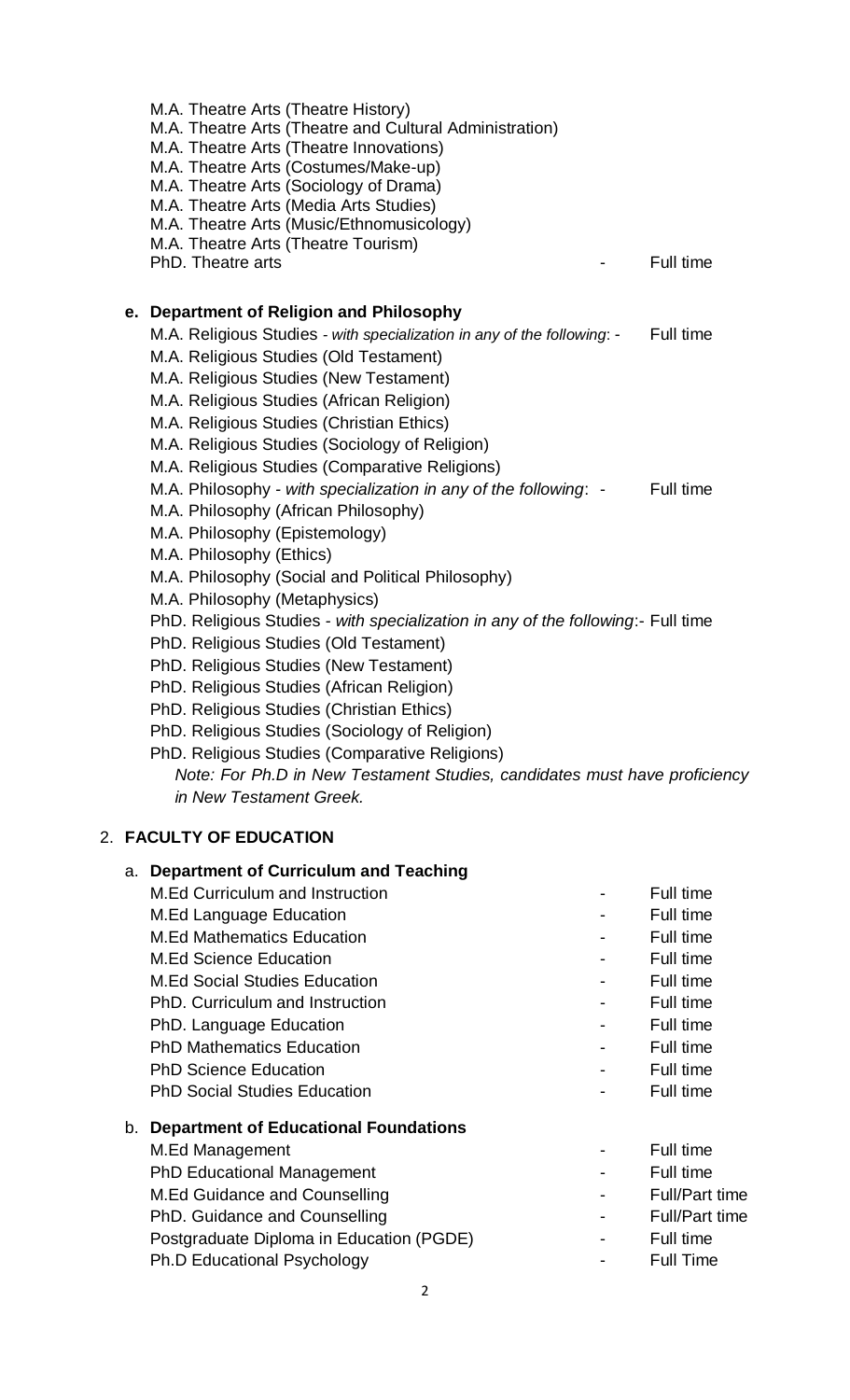|    | c. Department of Library and Information Science<br>Master in Library and Information Science (MLIS)                                                                                                                                                                                                                                                                                           | Full time                           |
|----|------------------------------------------------------------------------------------------------------------------------------------------------------------------------------------------------------------------------------------------------------------------------------------------------------------------------------------------------------------------------------------------------|-------------------------------------|
|    | d. Department of Vocational and Technical Education<br>M.Sc (Ed) Technology Education (Construction)<br>M.Sc (Ed) Technology Education (Elect/Electronics)<br>M.Sc (Ed) Technology Education (Mechanical)                                                                                                                                                                                      | Full time<br>Full time<br>Full time |
|    | e. Department of Human Kinetics and Physical and Health Education                                                                                                                                                                                                                                                                                                                              |                                     |
|    | M.Sc (Ed) Physical and Health Education                                                                                                                                                                                                                                                                                                                                                        | Full time                           |
|    | M.Sc (Ed) Exercise and Sport Science                                                                                                                                                                                                                                                                                                                                                           | Full time                           |
|    | M.Sc (Ed) Sports Management                                                                                                                                                                                                                                                                                                                                                                    | Full time                           |
|    | <b>3. FACULTY OF ENVIRONMENTAL SCIENCE</b>                                                                                                                                                                                                                                                                                                                                                     |                                     |
|    | a. Department of Geography                                                                                                                                                                                                                                                                                                                                                                     |                                     |
|    | <b>M.Sc Environmental Management</b>                                                                                                                                                                                                                                                                                                                                                           | Full time                           |
|    | M.Sc Geography - with specialization in the following areas: --                                                                                                                                                                                                                                                                                                                                | Full time                           |
|    | M.Sc Geography (Climatology)<br>M.Sc Geography (Environmental Resources Management)<br>M.Sc Geography (Geomorphology)<br>M.Sc Geography (Housing Studies)<br>M.Sc Geography (Population Studies)<br>M.Sc Geography (Hydrology and Water Resources)<br>M.Sc Geography (Rural Geography)<br>M.Sc Geography (Soil Science)<br>M.Sc Geography (Urban Geography)<br><b>M.Sc Development Studies</b> | Full time                           |
|    | PhD Geography                                                                                                                                                                                                                                                                                                                                                                                  | Full time                           |
|    | b. Department of Urban and Regional Planning<br>Master of Urban and Regional Planning (MURP)<br>Postgraduate Diploma in Planning Studies (PDPS)<br>Doctor of Philosophy (PhD) Urban & Regional Planning                                                                                                                                                                                        | Full time<br>Full time<br>Full time |
|    | 4. FACULTY OF LAW                                                                                                                                                                                                                                                                                                                                                                              |                                     |
|    | Master of Laws (LL.M)                                                                                                                                                                                                                                                                                                                                                                          | Full time                           |
|    | Doctor of Philosophy (PhD) in Law                                                                                                                                                                                                                                                                                                                                                              | Full time                           |
| 5. | <b>FACULTY OF MANAGEMENT SCIENCES</b><br>a. Department of Accounting                                                                                                                                                                                                                                                                                                                           |                                     |
|    | M.Sc Accounting and Finance                                                                                                                                                                                                                                                                                                                                                                    | Full time                           |
|    | Master in Public Sector Accounting                                                                                                                                                                                                                                                                                                                                                             | Full time                           |
|    | PhD Accounting and Finance                                                                                                                                                                                                                                                                                                                                                                     | Full time                           |
|    | b. Department of Business Management<br>Master of Business Administration (MBA) - with specialization in the following areas: Full time<br>MBA (Management)<br>MBA (Banking and Finance)<br><b>MBA</b> (Marketing)                                                                                                                                                                             |                                     |
|    | MBA (Accounting and Finance)<br>Postgraduate Diploma in Management (PGDM)                                                                                                                                                                                                                                                                                                                      | Full time                           |
|    | M. Sc. Management                                                                                                                                                                                                                                                                                                                                                                              | Full time                           |
|    | PhD Management                                                                                                                                                                                                                                                                                                                                                                                 | Full time                           |
|    | <b>PhD Marketing</b>                                                                                                                                                                                                                                                                                                                                                                           | Full time                           |
|    | 3                                                                                                                                                                                                                                                                                                                                                                                              |                                     |
|    |                                                                                                                                                                                                                                                                                                                                                                                                |                                     |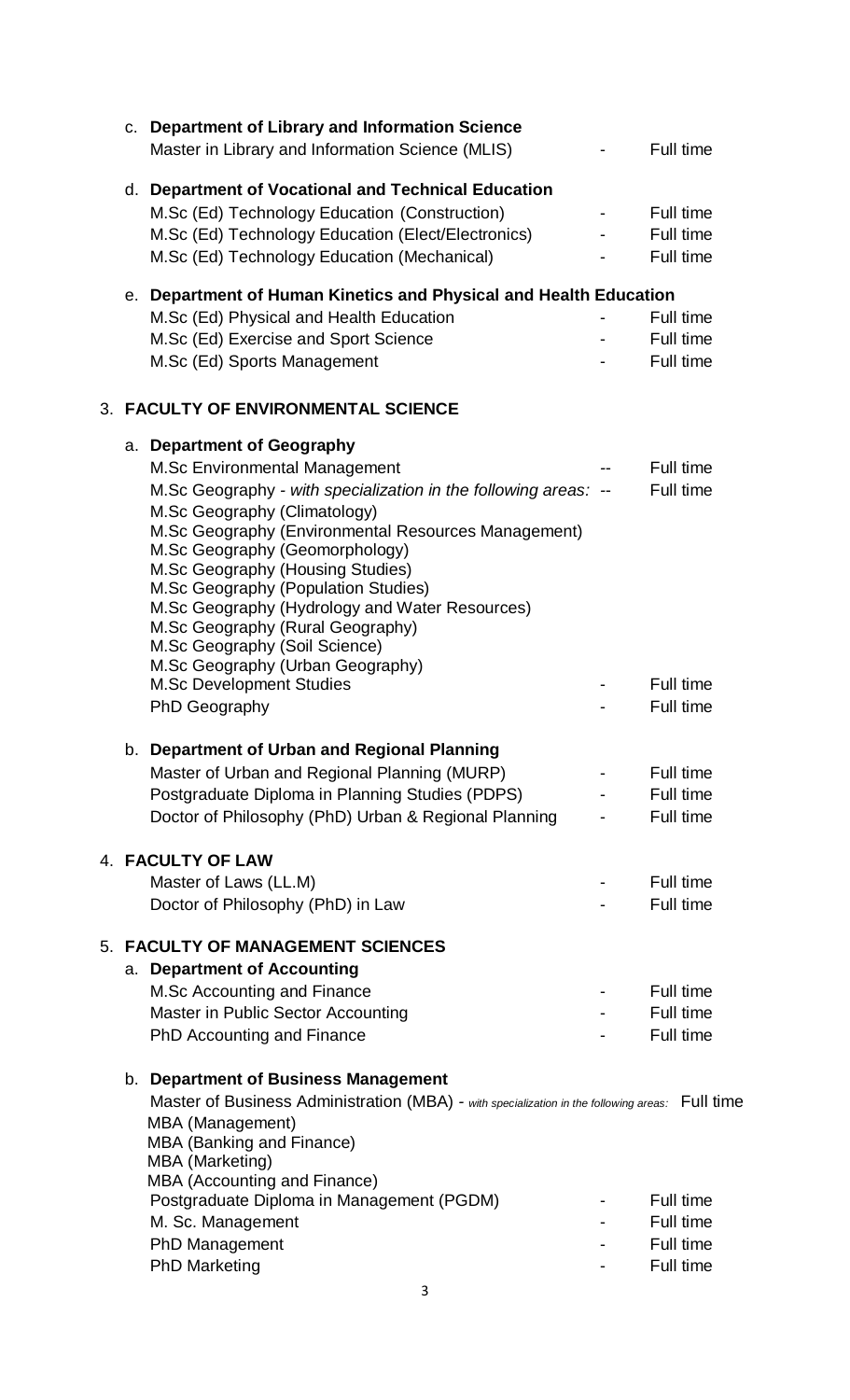## 6. **FACULTY OF SOCIAL SCIENCES**

|                                                                                                                                                                                                                                                                                                                                                                                                                                                                                                                                                                              |                                                                                                                                        | Full time                                                                                                                                                                                                                                                                                                                                                                                                                                                                                                                                                                                                                                   |
|------------------------------------------------------------------------------------------------------------------------------------------------------------------------------------------------------------------------------------------------------------------------------------------------------------------------------------------------------------------------------------------------------------------------------------------------------------------------------------------------------------------------------------------------------------------------------|----------------------------------------------------------------------------------------------------------------------------------------|---------------------------------------------------------------------------------------------------------------------------------------------------------------------------------------------------------------------------------------------------------------------------------------------------------------------------------------------------------------------------------------------------------------------------------------------------------------------------------------------------------------------------------------------------------------------------------------------------------------------------------------------|
| M.Sc Economics (Development Economics)<br><b>M.Sc Economics (Monetary Economics)</b><br>M.Sc Economics (Public Finance)                                                                                                                                                                                                                                                                                                                                                                                                                                                      |                                                                                                                                        |                                                                                                                                                                                                                                                                                                                                                                                                                                                                                                                                                                                                                                             |
| PhD. Economics (Economic Theory)<br>PhD. Economics (Applied Economics)<br>PhD. Economics (Industrial Economics)<br>PhD. Economics (International Economics)<br>PhD. Economics (Monetary Economics)<br>PhD. Economics (Public Sector Economics)<br>PhD. Economics (Development Economics)<br>PhD. Economics (Labour Economics)<br>PhD. Economics (Environmental Economics)<br>PhD. Economics (Health Economics)<br>PhD. Economics (Operations Research)<br>PhD. Economics (Energy Economics)<br>PhD. Economics (Economic Planning)<br>PhD. Economics (Mathematical Economics) |                                                                                                                                        | Full time                                                                                                                                                                                                                                                                                                                                                                                                                                                                                                                                                                                                                                   |
| Masters of Public Administration (MPA)<br><b>M.Sc Public Administration</b><br>M.Sc International Relations and Strategic Studies<br>M.A. International Relations and Strategic Studies<br><b>M.Sc Political Science</b><br><b>PhD. Political Science</b>                                                                                                                                                                                                                                                                                                                    |                                                                                                                                        | Full time<br>Full time<br>Full time<br>Full time<br>Full time<br>Full time                                                                                                                                                                                                                                                                                                                                                                                                                                                                                                                                                                  |
| M.Sc Clinical Psychology<br>M.Sc Industrial/Organizational Psychology<br>Masters of Health Management (MHM)<br>PhD. Psychology (Clinical Psychology)<br>PhD. Psychology (Industrial/Organizational Psychology)<br>PhD. Psychology (Health Psychology)                                                                                                                                                                                                                                                                                                                        |                                                                                                                                        | Full time<br>Full time<br>Full time<br>Full time<br>Full time<br>Full time<br>Full time                                                                                                                                                                                                                                                                                                                                                                                                                                                                                                                                                     |
| Postgraduate Diploma in Mass Communication (PGDMC)<br>PhD Mass Communication (Print Media Sequence)<br>PhD Mass Communication (Electronic Media Sequence)                                                                                                                                                                                                                                                                                                                                                                                                                    |                                                                                                                                        | Full time<br>Full time                                                                                                                                                                                                                                                                                                                                                                                                                                                                                                                                                                                                                      |
|                                                                                                                                                                                                                                                                                                                                                                                                                                                                                                                                                                              | a. Department of Economics<br>b. Department of Political Science<br>c. Department of Psychology<br>d. Department of Mass Communication | M.Sc Economics- with specialization in the following areas: -<br>PhD. Economics - with specialization in the following areas: -<br>PhD. Psychology - with specialization in the following areas: -<br>M.Sc Mass Communication - With specialization in the following areas:-<br>M.Sc Mass Communication (Print Media -Newspaper & Magazine)<br>M.Sc Mass Communication (Electronic Media (Radio, Television and Film)<br>M.Sc Mass Communication (Public Relations and Advertising)<br>PhD Mass Communication -with specialization in the following areas:- Full time<br>PhD Mass Communication (Public Relations and Advertising Sequence) |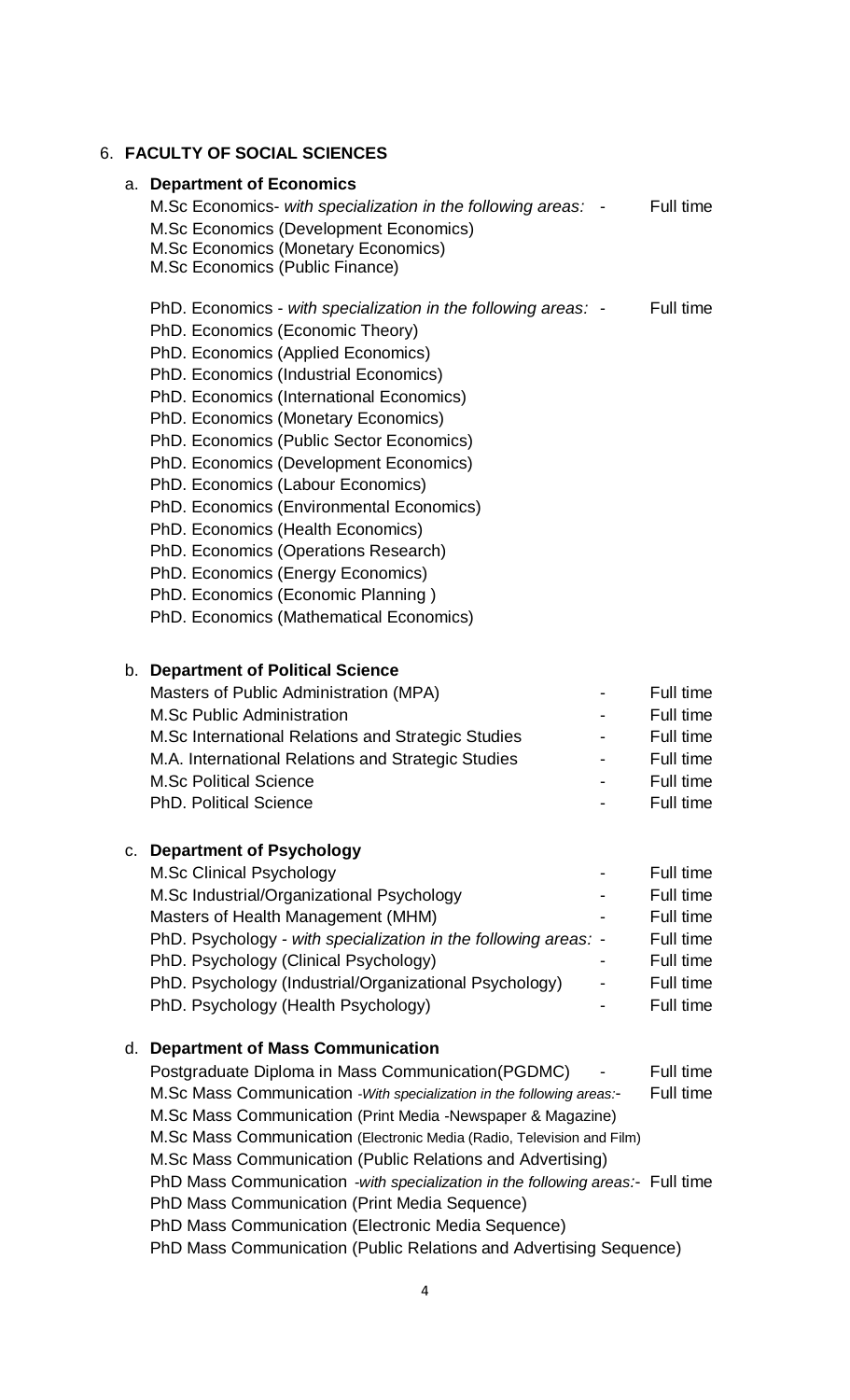|    | e. Department of Sociology                                   |           |
|----|--------------------------------------------------------------|-----------|
|    | M.Sc Sociology - with specialization in the following areas: | Full time |
|    | M.Sc Sociology (Criminology)                                 |           |
|    | M.Sc Sociology (Demography)                                  |           |
|    | M.Sc Sociology (Development Sociology)                       |           |
|    | M.Sc Sociology (Industrial Sociology and Labour Relations)   |           |
|    | M.Sc Sociology (Medical Sociology)                           |           |
|    | M.Sc Sociology (Rural Sociology)                             |           |
|    | PhD. Sociology                                               | Full time |
|    | <b>Masters in Gender Studies</b>                             | Full time |
|    | <b>7. FACULTY OF SCIENCE</b>                                 |           |
|    | a. Department of Biology                                     |           |
|    | M.Sc Pure and Applied Parasitology                           | Full time |
|    | M.Sc Pure and Applied Entomology                             | Full time |
|    | M.Sc Hydrobiology and Fisheries                              | Full time |
|    | M.Sc Plant Pathology                                         | Full time |
|    | M.Sc Cytogenetic and Plant Breeding                          | Full time |
|    | M.Sc Systematic and Taxonomy                                 | Full time |
|    | PhD. Pure and Applied Parasitology                           | Full time |
|    | PhD. Pure and Applied Entomology                             | Full time |
|    | PhD. Hydrobiology and Fisheries                              | Full time |
|    | PhD. Plant Pathology                                         | Full time |
|    | PhD. Cytogenetic and Plant Breeding                          | Full time |
|    | PhD. Systematic and Taxonomy                                 | Full time |
| b. | <b>Department of Chemistry</b>                               |           |
|    | M.Sc Inorganic Chemistry                                     | Full time |
|    | <b>M.Sc Analytical Chemistry</b>                             | Full time |
|    | M.Sc Organic Chemistry                                       | Full time |
|    | <b>M.Sc Physical Chemistry</b>                               | Full time |
|    | PhD. Analytical/Environmental Chemistry                      | Full time |
|    | PhD. Inorganic Chemistry                                     | Full time |
|    | PhD. Organic Chemistry/Natural Products Chemistry            | Full time |
|    | <b>PhD. Physical Chemistry</b>                               | Full time |
|    | c. Department of Physics                                     |           |
|    | <b>M.Sc Radiation and Medical Physics</b>                    | Full time |
|    | M.Sc Electronics and Communications Physics                  | Full time |
|    | <b>M.Sc Theoretical Physics</b>                              | Full time |
|    | M.Sc Atmospheric and Environmental Physics                   | Full time |
|    | PhD. Physics (Radiation and Medical Physics)                 | Full time |
|    | PhD. Physics (Theoretical Physics)                           | Full time |
|    | PhD Physics (Atmospheric & Environmental Physics)            | Full time |
|    | d. Department of Mathematics and Computer Science            |           |
|    | <b>M.Sc Mathematics</b>                                      | Full time |
|    | <b>M.Sc Computer Science</b>                                 | Full time |
|    | Postgraduate Diploma in Computer Science (PGDCS)             | Full time |
|    |                                                              |           |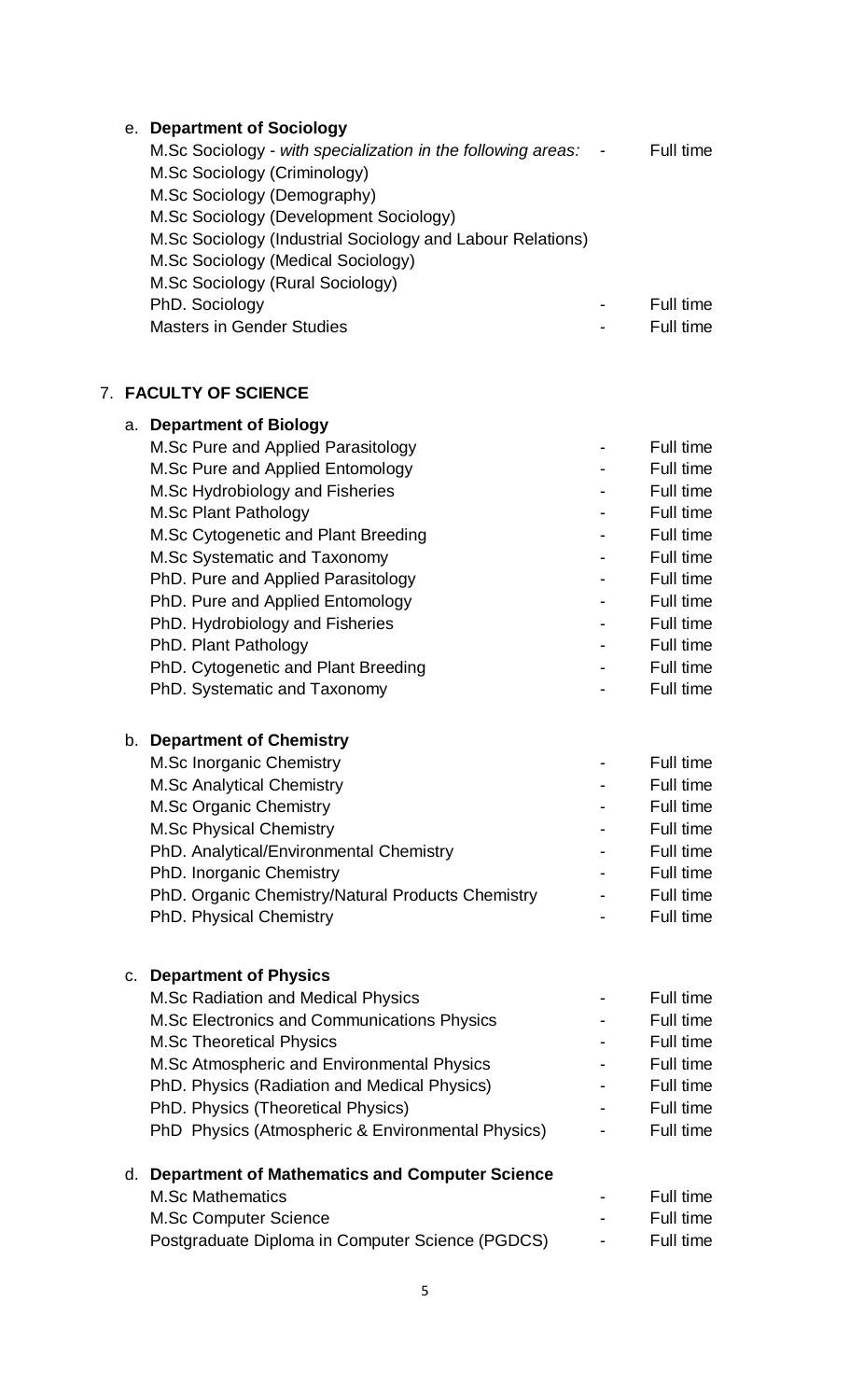### 8. **FACULTY OF BASIC AND ALLIED MEDICAL SCIENCES (CHS)**

| a. Department of Physiology |   |           |
|-----------------------------|---|-----------|
| M.Sc Human Physiology       | ۰ | Full time |
| PhD Human Physiology        | ۰ | Full time |
|                             |   |           |
| b. Department of Anatomy    |   |           |
| M.Sc Human Anatomy          |   | Full time |

#### **ADMISSION REQUIREMENTS**

- i. Applicants must in the first instance, meet the relevant O'Level requirement for an award of a First Degree of the Benue State University:
	- (a) A Credit in English is required for all courses;
	- (b) A Credit in Mathematics is required for all Science based courses, Management Sciences, Economics and Faculty of Environmental Sciences;
	- (c) A Pass in Mathematics is required for other Social Sciences and non-Science Education Courses. Psychology requires at least a Pass in Biology or Health Sciences;
	- (d) 'O' Level Credit pass in Economics is required for all Management Science courses and Economics;
	- (e) A Credit pass in 'O' Level Literature is required for programmes in the Departments of English, Languages & Linguistics, Theatre Arts and Law, while a Pass in Literature is required for Language Education programme;
	- (f) IJMB 'O; Level Credit Pass in Mathematics and English are acceptable in lieu of Credit pass at SSCE or GCE 'O' Level English;
	- (g) NCE English major is acceptable in lieu of 'O' Level Literature;
	- (h) NCE Use of English is acceptable in lieu of 'O' Level Credit pass in SSCE or GCE 'O' Level English.
	- (i) In all cases, 'A' Level Passes supercedes 'O' Level Passes.

#### ii. **Master Degree Programmes (M.Sc, M.A. and M.Ed)**

Candidates must posses in addition to (i) above, a first relevant degree with a minimum of Second Class Lower Division from Benue State University or any University recognized by the Senate of Benue State University.

- o *For M.Sc Physiology and Anatomy, candidates must posses B.Sc. First Class or Second Class in Physiology of the University or from any other University recognized by the Senate of Benue State University.*
- o *Medical graduates of this University or any other University recognized by the Senate of Benue State University, who are fully registered with Medical and Dental Council of Nigeria as Doctors.*
- o *For M.Sc Mathematics and Computer Science, candidates must posses B.Sc. Mathematics or Computer Science respectively of the University or from any other University recognized by the Senate of Benue State University with a minimum CGPA of 3.00 Candidates with Bachelor's degree in related fields such as Mathematics Education, Statistics, Mathematics/Statistics, Statistics/Computer Science or PGD in Mathematics or related field at a minim pass level of 3.00/5.00 may be considered for M.Sc Mathematics while candidates with Bachelor's degree in related fields like Mathematics, Physics, Electrical/Electronics Engineering, B.Sc (Ed) Computer and Information Management or PGD in Computer Science with a minimum o CGPA of 3.00 may be considered for M. Sc Computer Science. Such candidates may be required to make up for any deficiencies by attending appropriate module(s) from the School's undergraduate programme.*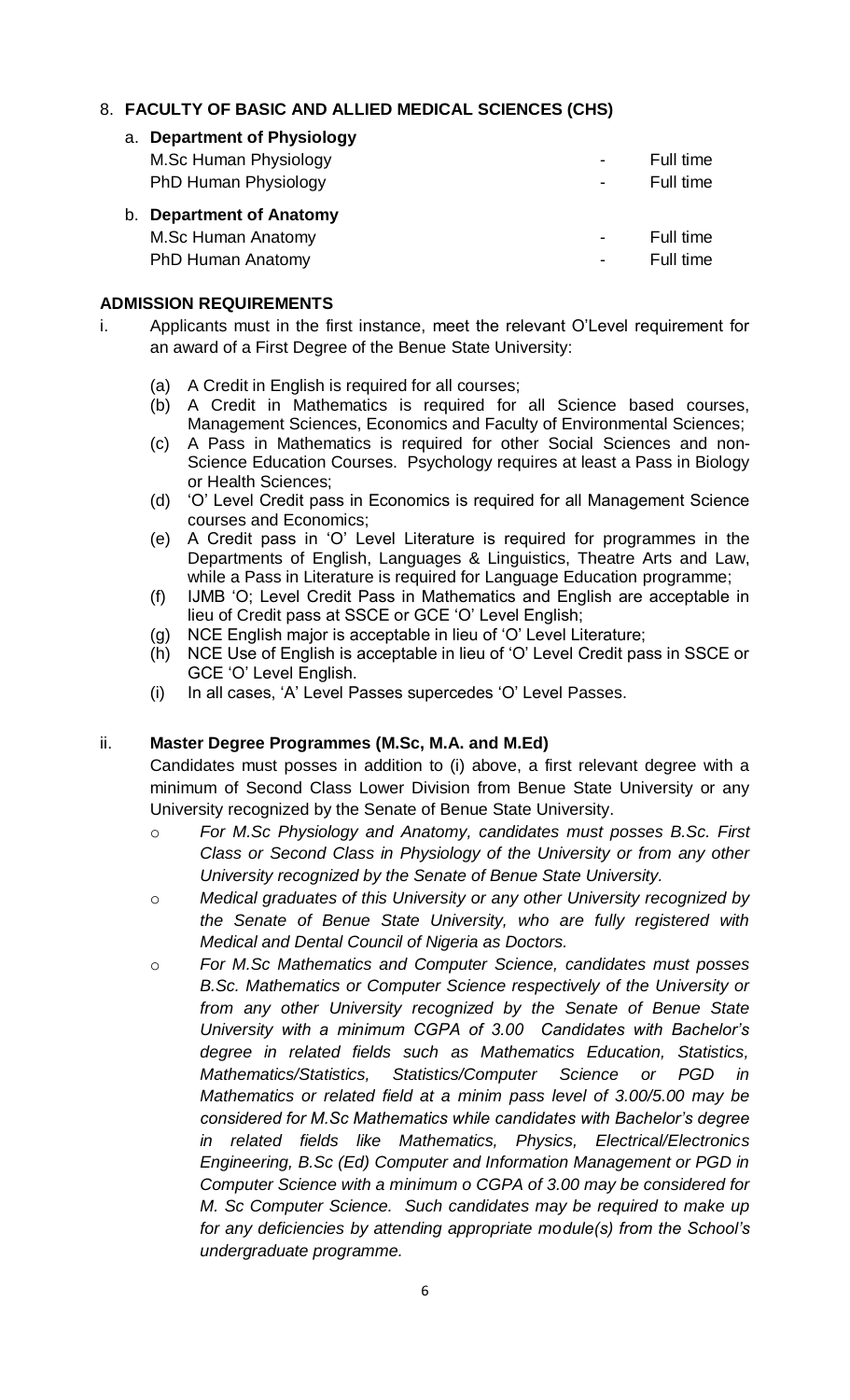#### **iii. M. Sc. Management and Master in Public Sector Accounting**

- o *Minimum of Second Class Lower Division (GPA 3.00) with Bachelors Degree in Business Administration/Management, Accounting, Banking & Finance, Marketing, Management, Economics from recognized universities.*
- o *Candidates must have attained a satisfactory level of performance in the University's Admission Test & Interview.*
- o *Candidates with PGDM from recognized universities and who have passed with a minimum of Upper Credit (GPA 3.50) may also be considered for admission provided the University's matriculation requirements are satisfied. In addition, candidates must possess as in (i) above.*

#### **iv. Doctor of Philosophy Programmes (PhD)**

Candidates in addition to (i & ii) above, must have a good Masters Degree with a CGPA of not less than 3.50 or 'B' grade from Benue State University or any University recognized by the Senate of Benue State University.

- o *For PhD. History, candidates with Master of Philosophy degree may be admitted for the programme, or candidates who do not hold an M.A. in History will be required to take a number of 800 level courses for one academic session.*
- o *For PhD programmes in Faculty of Education and in the Department of Business Management in the Faculty of Management Sciences, candidates shall also be required to take a written and oral examination.*
- o *Furthermore, Candidates for PhD programmes in the Department of Curriculum and Teaching and Department of Business Management are required to consult the Head of Department as to the availability of supervisors in the areas they wish to specialize before applying.*
- o *For PhD. Law, applications should be accompanied by a research proposal.*
- o *For PhD. Physiology and Anatomy, candidates must be fully registered with Medical and Dental Council of Nigeria as Doctors.*

#### **v. Master of Health Management (MHM)**

- o *Any Degree in Medicine (MBBS and BDS). Degree in Pharmacy, and Honours Degree in Nursing and other medical professional degrees.*
- o *Advanced Diploma in Health Management of Benue State University with a minimum of CREDIT pass average and any other relevant postgraduate diploma/qualifications.*

*In addition, candidates must possess as in (i) above.*

#### **vi. Master of Business Administration (MBA)**

- o *Minimum of Second Class Lower Division with Bachelors Degree in Business Administration/Management, Accounting, Banking & Finance, Marketing, Management, Economics from recognized universities.*
- o *Candidates must have attained a satisfactory level of performance in the University's Admission Test & Interview.*
- o *Candidates with PGDM from recognized universities and who have passed with a minimum of Upper Credit (GPA 3.50) may also be considered for admission provided the University's matriculation requirements are satisfied. In addition, candidates must possess as in (i) above.*

#### **GENERAL REGULATIONS**

All programmes begin with Course Work and end at Project for Postgraduate Diplomas or Dissertation and Thesis for Master and Ph.D degrees respectively. The duration of Degree/Diploma programmes are as follows: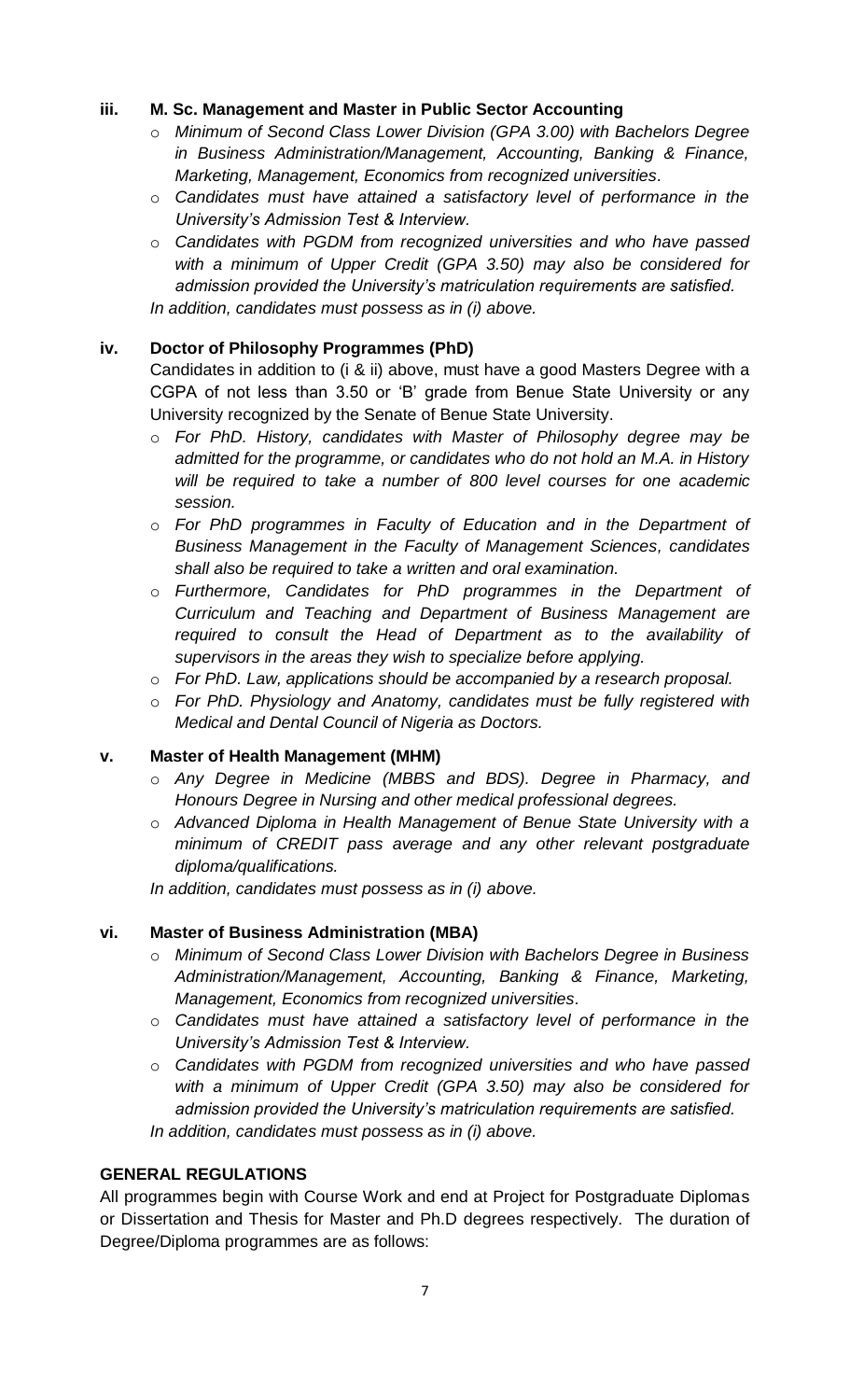i **Postgraduate Diploma** programmes shall be of one year minimum and two years maximum duration.

**Postgraduate Diploma in Planning Studies**, the Department provides a 12 months programme leading to the award of Postgraduate Diploma in Planning Studies. Intending applicants are expected to:

- o Have the University Entry (WASC or NECO at not more than 2 sittings) requirement of at least 5 credits, which must include English and Mathematics and any three subjects from the following: Geography, Chemistry, Biology or Agricultural Science, Economics, Technical Drawing, OR
- o Have a General Certificate of Education (GCE O-Level) passes in 5 subjects at Credit level and at least a credit in Mathematics and any 2 subjects from the following: Geography, Chemistry, Biology or Agricultural Science, Economics, Technical Drawing, NABTED, AND
- o A Bachelors Degree in any of Geography, Economics, Sociology, Psychology, Estate Management, Building, Architecture or Civil Engineering or Urban and Regional Planning with at least a  $3<sup>rd</sup>$  Class honours or an HND in Urban and Regional Planning, Architecture or Estate Management with at least Credit level pass.

#### **Postgraduate Diploma in Computer Science**

The Department provides that a candidate must pursue their studies for not less than 3 semesters and not more than 4 semesters from the date of registration.

- o *Candidates must posses basic entry qualification into the undergraduate programme (5 credits which must include English Language and Mathematics).*
- o *A minimum of 3rd Class Degree in Computer Science or CGPA 2.00 for Computer Science Graduates or Lower Credit for HND graduates.*
- o *Candidates who do not have Degrees or HND in Computer Science but who have minimum of 2nd Class Lower Degree in Engineering, Architecture, Mathematics, Statistics, Physics, Chemistry, Biology, Economics and Geography may be admitted into PGD in Computer Science or any other relevant discipline.*
- ii **Master Degree** programmes shall normally be of one academic year minimum duration for full-time and two years for part-time candidates. The duration shall not normally exceed two years for full-time and three years for part-time candidates.
- iii **Doctorate Degree** programmes shall normally be of three years minimum duration for full-time and five years for part-time candidates. The duration shall not exceed five years for full-time and seven years for part-time candidates.
- **NOTE:** Applicants must request their previous institutions to forward their Academic Transcripts to The Secretary, Postgraduate School, Benue State University, Makurdi. (Transcripts to be accompanied with transcript request forms which should be printed on the portal).

#### **METHOD OF APPLICATION**

- i. Applicants are to visit the Benue State University website [www.bsum.edu.ng](http://www.bsum.edu.ng/) (under Applications on Benue State University Portal section) click on Postgraduate and complete some pre-registration information and submit. Once submitted, an Application Number will be generated. Print a copy of the pre-registration form.
- ii. Applicants would then proceed to the designated Bank (Fidelity) with the printed copy of preregistration form and pay a non-refundable application fee of N10,000 using the generated Application Number.